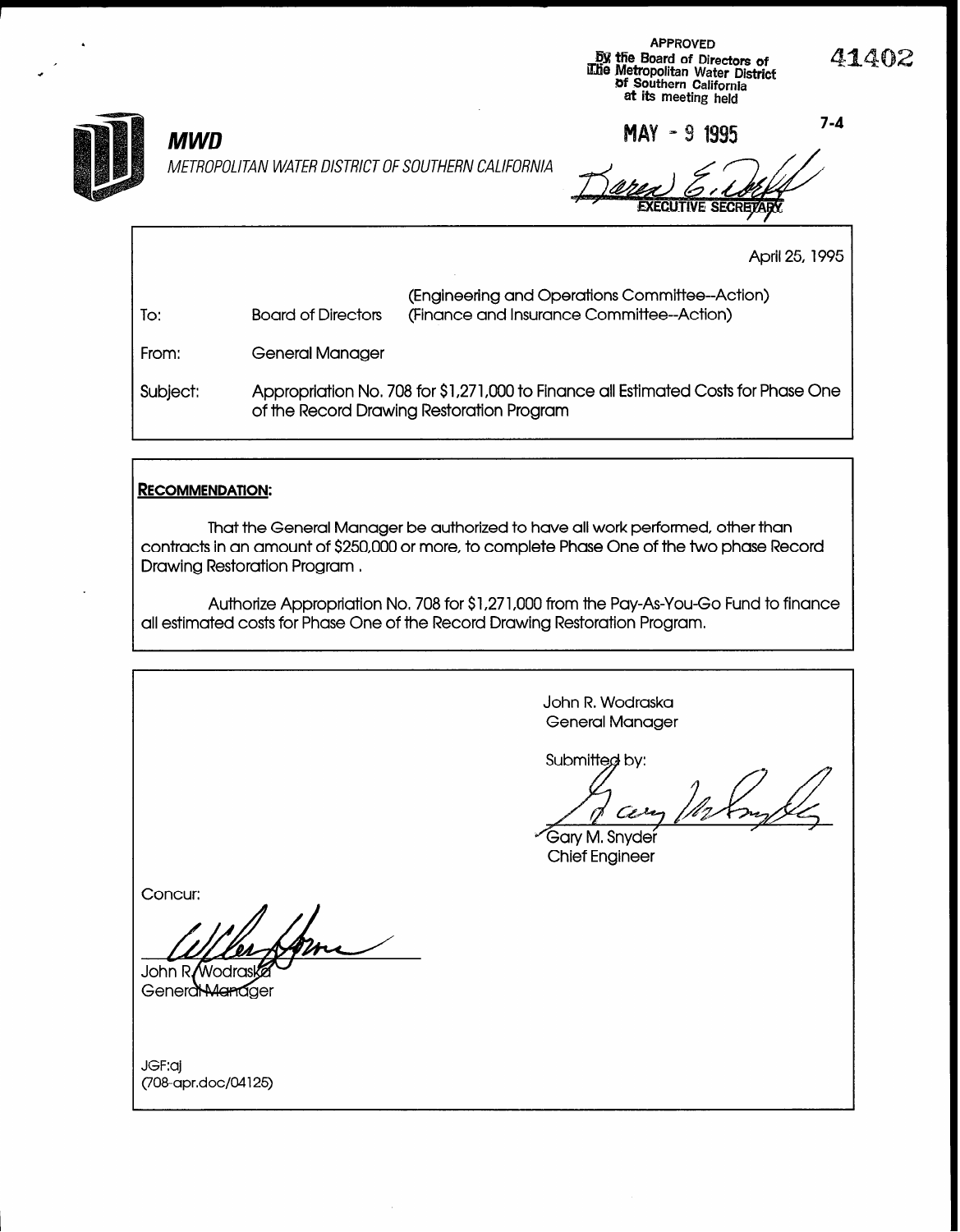| <b>CAPITAL FUNDING REQUEST</b>                                                                                                                                                 |                     |            |                                           |                                           |                                               |             |  |
|--------------------------------------------------------------------------------------------------------------------------------------------------------------------------------|---------------------|------------|-------------------------------------------|-------------------------------------------|-----------------------------------------------|-------------|--|
| <b>PROJECT NAME:</b>                                                                                                                                                           |                     |            | <b>Record Drawing Restoration Program</b> |                                           |                                               |             |  |
| <b>APPROPRIATION NO.:</b>                                                                                                                                                      | 708                 |            | <b>FUNDING REQUEST NO.:</b>               | <b>NEW</b>                                | <b>AMOUNT:</b>                                | \$1,271,000 |  |
| <b>SOURCE OF FUNDS:</b>                                                                                                                                                        | PAY-As-YOU-GO       |            |                                           |                                           |                                               |             |  |
| FY 94/95<br><b>BUDGET:</b>                                                                                                                                                     | $NO$ $\overline{M}$ | YES $\Box$ | @ \$                                      |                                           | <b>CAPITAL PROGRAM</b><br>PAGE NO. REFERENCE: |             |  |
| <b>PROJECT JUSTIFICATION AND TYPE:</b><br><b>MEET WATER DEMANDS</b><br><b>MANDATED BY LAW</b><br>☑<br>ASSET PROTECTION/RISK MGT.<br>☑<br><b>COST AVOIDANCE</b><br><b>OTHER</b> |                     |            | M                                         | <b>NEW FACILITY</b><br><b>IMPROVEMENT</b> | ☑<br><b>REPLACEMENT</b><br><b>EXPANSION</b>   |             |  |

### PROJECT DESCRIPTION:

Record drawings are the official, conclusive record of all changes, modifications and actual installations of Metropolitan's factual installations of Metropolitan's factual installations of Metropolitan's factual installations of the currently over 250,000 engineering over 250,000 engineering terms of t and actual installations of Metropolitan's facilities. There are currently over 250,000 engineering<br>drawings stored in hard copy format that, when required, must be retrieved manually, representing a significant amount of accumulative time, I have such a the recent Northern Northern Northern No<br>The recent Northern School and Northern Northern Northern Northern Northern Northern Northern Northern Northern representing a agrifficatin arribant of accurridiance firme. Even is such as interfecent front lift earthquake show the importance of having up-to-date, readily available record drawings. Staff, when referring to these drawings at any time, must also have the assurance that the information is accurate and up-to-date. Up-to-date record drawings are essential to completing engineering design drawings that provide accurate information to construction crews and preventing errors or omissions which can be costly, dangerous, or result in extensive delays and expensive litigation. Also, record drawings are provided to other agencies and developers who<br>rely on them to accurately reflect the location and condition of Metropolitan's facilities.

 $A$  substantial backlog of record drawings that reflects incomplete or incomplete or inaccurate or inaccurate or in A substantial backlog of record arawings that reflects incomplete or inaccur information has increased significantly in recent years as a result of staff being diverted to<br>completing higher priority capital project assignments.

Completing the Record Drawing Restoration Program will provide two key bene First, the program will eliminate the existing backlog of over 4,500 drawings requiring revisions. Second, the program will convert all of the existing record drawings from hard copy to electronic format through a simple scanning process providing for quick accessibility and prevention of any further deterioration inherent in the storage of traditional drawinas. The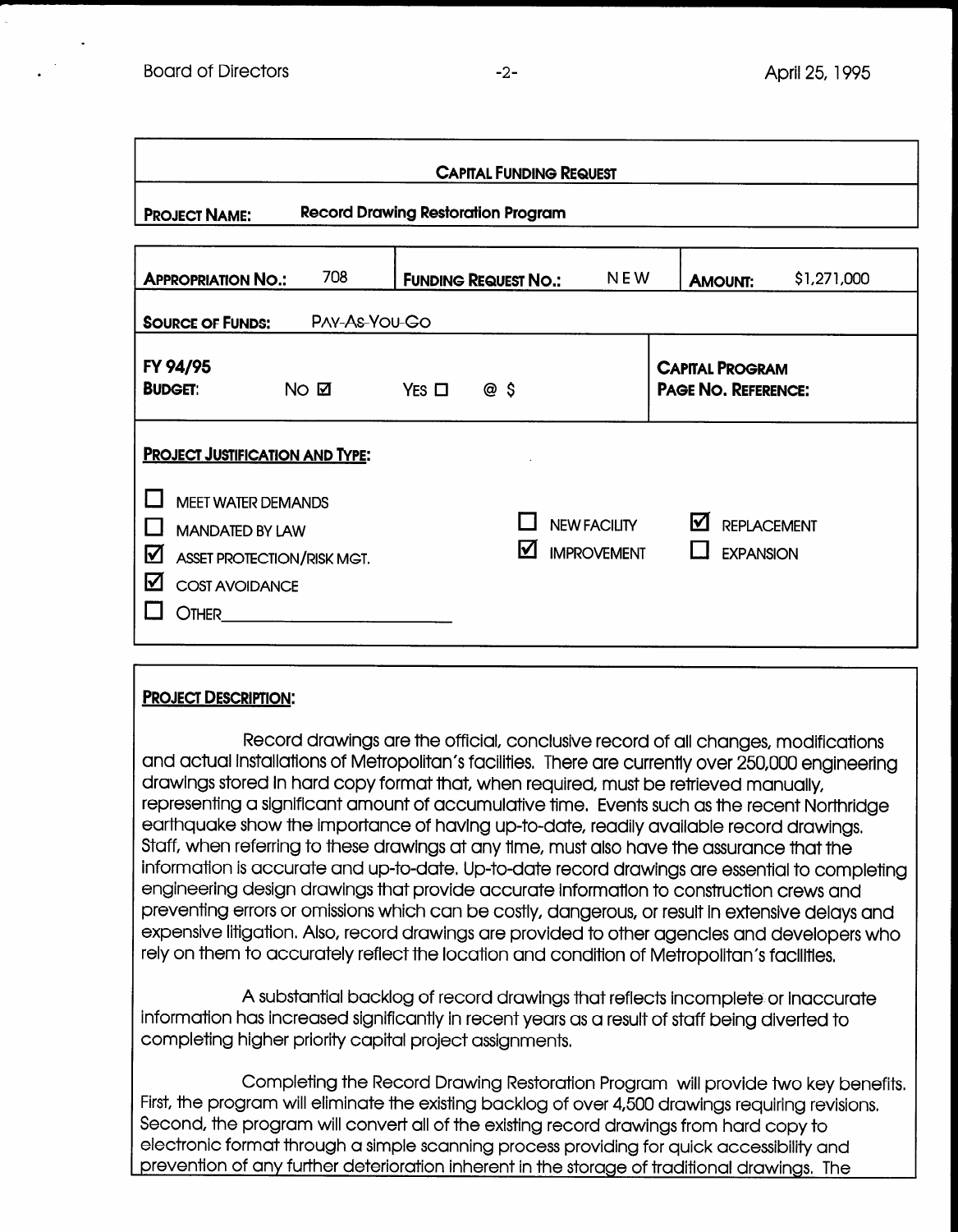scanning of drawings represents only a small portion of the total cost of the program,

It is proposed that a two-phase approach be implemented to insure an orderly completion of the program. Phase One will serve as a pilot project to complete approximately 20 percent of the drawings representing the highest priority facilities, Based on a successful conclusion of Phase I, a future increase in the appropriation to \$7,295,000 will be requested to complete the second or final phase of the program, Almost all of the work will be completed by temporary employees of the District.

Class: Three-Projects not directly related to delivery of water but demonstrate that economic savings outweigh project costs,

STRATEGIC PLAN PRINCIPLE: 2.0 -- Cost

# BENEFIT:

There are benefits associated with increased efficiency, reduction of errors and omissions on drawings, and associated extras in construction work, as well as possible litigation of safety issues; although difficult to quantify, the benefits more than justify the expense of the program,

pier in de la politicia de la politicia de la contrada de la politica de la politica de la politica de la poli<br>1942 : la computación de la politica de la politica de la politica de la politica de la politica de la politic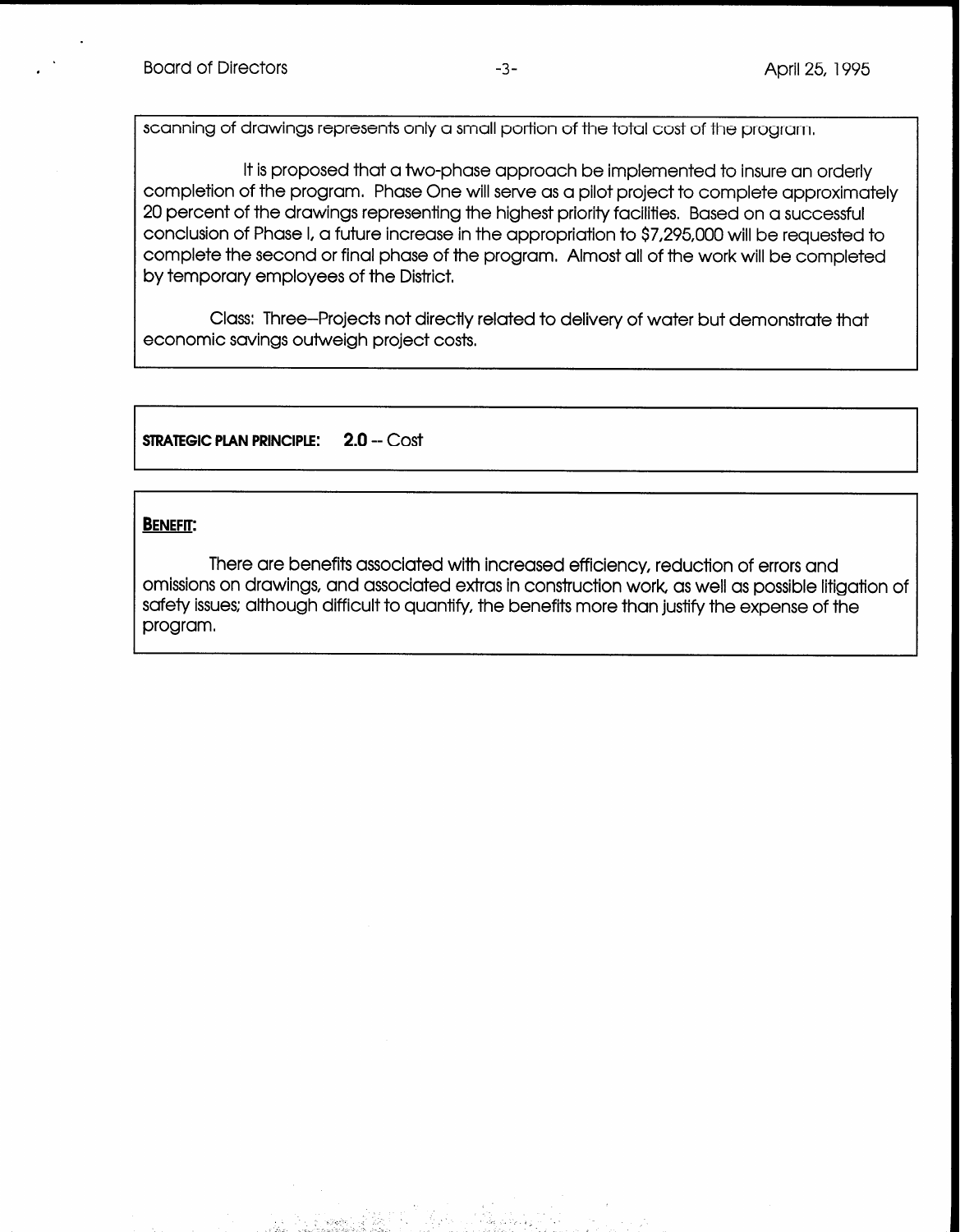# PROJECT PLAN:

.

.

| <b>PHASE</b>       | <b>COST</b>                             | %<br><b>COMPLETE</b> | COST<br>through<br>3/95 | 95/96 | 96/97 | 97/98 | 98/99 | 99/00 |
|--------------------|-----------------------------------------|----------------------|-------------------------|-------|-------|-------|-------|-------|
| PHASE 1            | \$1,090,000                             | $\mathbf 0$          | $\mathbf 0$             |       |       |       |       |       |
| PHASE <sub>2</sub> | 5,157,000                               | 0                    | 0                       |       |       |       |       |       |
| <b>CONTINGENCY</b> | 1,048,000                               | 0                    | $\mathbf 0$             |       |       |       |       |       |
| <b>TOTAL</b>       | \$7,295,000                             | 0                    | 0                       |       |       |       |       |       |
|                    | <b>ALTERNATIVES TO PROPOSED ACTION:</b> |                      |                         |       |       |       |       |       |

Continue using unverified and inaccurate reference drawings under a manual retrieval process.

# CEQA COMPLIANCE /ENVIRONMENTAL DOCUMENTATION:

N/A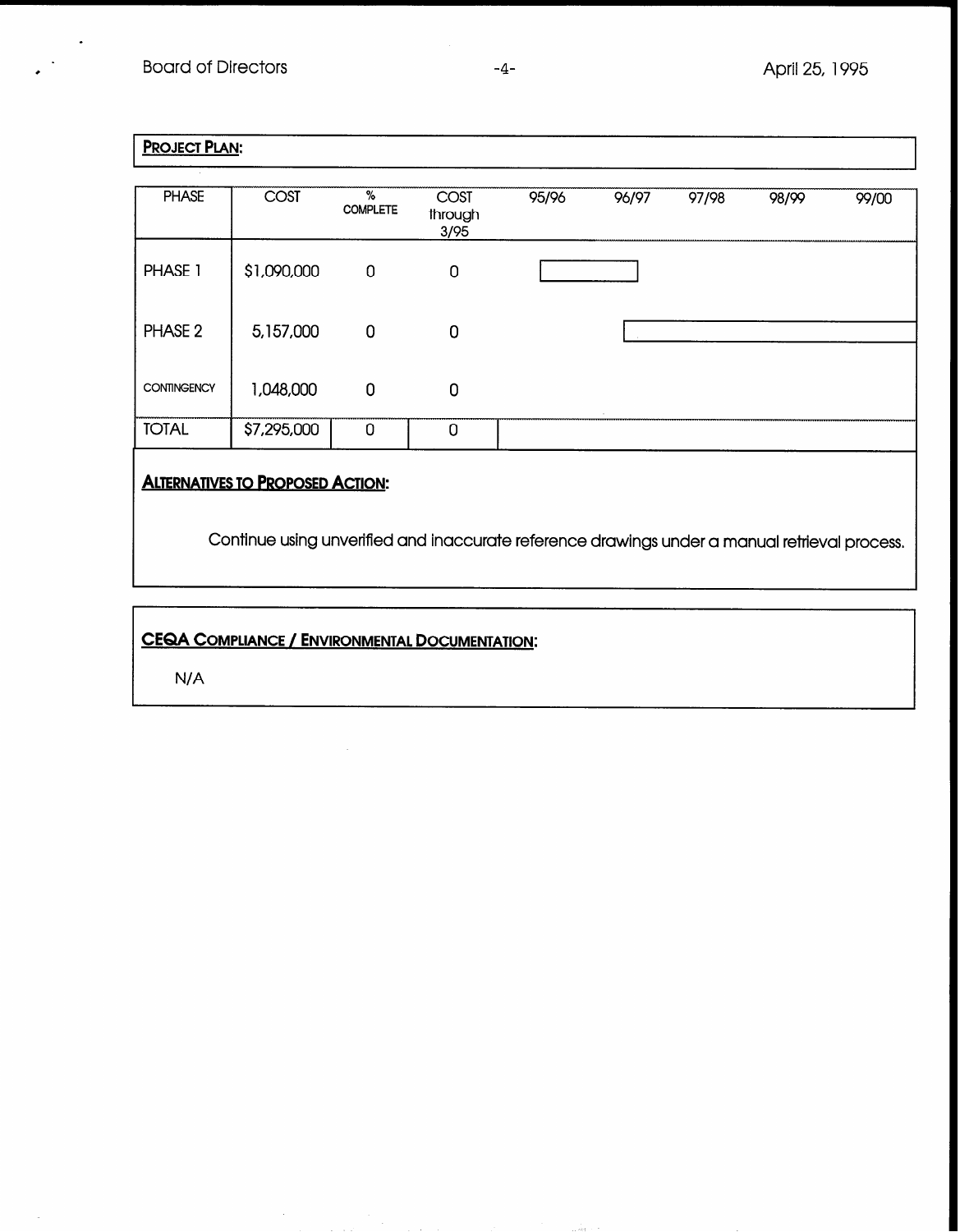| <b>FINANCIAL ANALYSIS:</b>                   |               |                   |                                   |                  |                |  |  |  |
|----------------------------------------------|---------------|-------------------|-----------------------------------|------------------|----------------|--|--|--|
| <b>EVALUATION PERIOD: 5 YEARS</b>            |               |                   |                                   |                  |                |  |  |  |
| PROJECTED COSTS (CAPITAL AND O&M):<br>А.     |               |                   |                                   |                  |                |  |  |  |
|                                              | YEAR 1        | YEAR <sub>2</sub> | YEAR <sub>3</sub>                 | <b>OUT YEARS</b> | <b>TOTAL</b>   |  |  |  |
| LABOR/ADDITIVES                              | \$747,000     | 769,000<br>\$     | \$804,000                         | \$1,708,000      | \$4,028,000    |  |  |  |
| <b>PROFESSIONAL SERVICES</b>                 | 0             | 0                 | $\mathbf 0$                       | $\mathbf 0$      | 0              |  |  |  |
| <b>OTHER</b>                                 | 343,000       | 440,000           | 460,000                           | 976,000          | 2,219,000      |  |  |  |
| <b>CONTINGENCY</b>                           | 181,000       | 203,000           | 213,000                           | 451,000          | 1,048,000      |  |  |  |
| <b>TOTAL</b>                                 | \$1,271,000   | \$1,412,000       | \$1,477,000                       | \$3,135,000      | \$7,295,000    |  |  |  |
| В.<br><b>PROJECTED SAVINGS:</b>              |               |                   |                                   |                  |                |  |  |  |
|                                              |               |                   |                                   |                  |                |  |  |  |
|                                              | YEAR 1        | YEAR <sub>2</sub> | YEAR <sub>3</sub>                 | <b>OUT YEARS</b> | <b>TOTAL</b>   |  |  |  |
| LABOR/ADDITIVES                              | \$0           | \$0               | \$0                               | \$0              | \$0            |  |  |  |
| <b>PROFESSIONAL SERVICES</b>                 | 0             | 0                 | 0                                 | 0                | 0              |  |  |  |
| <b>OTHER</b>                                 | $\mathbf 0$   | 0                 | 0                                 | 0                | $\mathbf 0$    |  |  |  |
| <b>TOTAL</b>                                 | \$0           | \$0               | \$0                               | \$0              | \$0            |  |  |  |
| C.<br><b>DIFFERENCE (B-A)</b>                | (\$1,271,000) | (\$1,412,000)     | (\$1,477,000)                     | ( \$3, 135, 000) | (\$7,295,000)  |  |  |  |
| D.<br><b>CUMULATIVE</b><br><b>DIFFERENCE</b> | (\$1,271,000) | (\$2,683,000)     | $($ \$4,160,000)                  | ( \$7,295,000)   | ( \$7,295,000) |  |  |  |
| PAYBACK PERIOD:<br>N/A                       | <b>YEARS</b>  |                   | <b>ESTIMATED LIFE OF PROJECT:</b> | N/A              | <b>YEARS</b>   |  |  |  |

Prevention of costly and avoidable life-endangering accidents and damage to facilities is not quantifiable, yet is a priority concern.